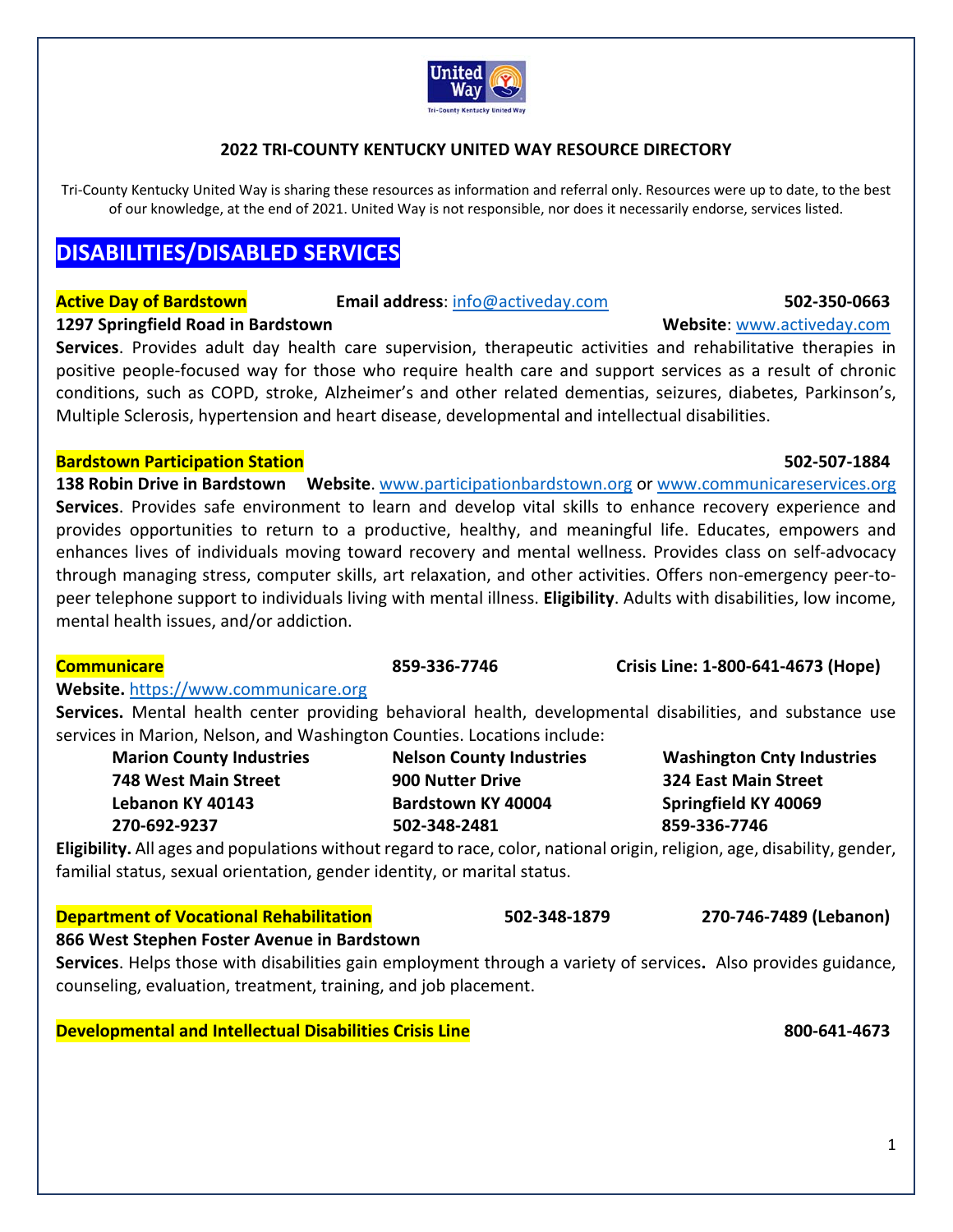

### **First Steps 270‐737‐5921 and 800‐678‐1879**

# **1111 North Dixie Avenue, Suite 7‐B, The Mall in Elizabethtown**

**Services.** Provides point of entry to the Lincoln Trail Area for First Steps/Kentucky's Early Intervention System. Offers service coordination, evaluation, assessment, developmental intervention, occupational therapy, speech therapy, physical therapy, audiology services, vision services, nutrition, psychological, and social work. Services are provided in child's natural environment, which includes their home, child care, or other community setting. **Eligibility**. Serves children, from birth to 3, who have developmental delay or a particular medical condition that is known to cause a developmental delay. Eligibility determined through child and family assessment. **Fees**. Range from \$0 to \$100 per month. Private insurance and Medicaid can also assist. No family is denied services due to lack of insurance or inability to pay Family Share.

### **Guthrie Opportunity Center** (GOC) **502‐348‐3989**

**Services**. Partners with Communicare to provide meaningful employment for the developmentally disabled through contract work opportunities with local employers, including sorting, package assembly, product labeling and more. Also offers GO to Work for students with class work and allows them to experience different types of opportunities through a Supportive Employment Program.

### **Guthrie Opportunity Center's Art Program 502‐348‐3989**

### **Website. www.guthrieopportunitycenter.org**

**Services**. "Life Enrichment Program" that encourages individuals with intellectual and related disabilities to discover their artistic talents. Offers a variety of art classes that provide instruction, self‐expression, social interaction, and community awareness. Allows participants to earn additional money by selling their creations.

## **Guthrie Opportunity Center Country Gardens 502‐348‐1144**

## **Website**. **www.guthrieopportunitycenter.org**

**Services**. A retail business that offers fresh fruits and vegetables, plants, flowers, garden accessories, and many varieties of old-fashioned candy, as well as country hams and sausage, fruit trays, and baskets prepared onsite.

## **Guthrie Opportunity Center Greenhouse and Gardening Program 502‐348‐3989**

## **Website. www.guthrieopportunitycenter.org**

**Services**. Offers participants increased independence and concentration and provides a positive environment for learning outdoors. It produces over 3,000 pounds of vegetables grown and harvested by participants. The produce is sold through Country Gardens and is used in the GO Center's Meals from the Heart Program, which provides healthy meals for elderly and shut‐in community members. Participants are trained in all aspects of greenhouse culture; seed starting, watering, transplanting, temperature control, soils and fertilization. They have the opportunity to grow vegetables from seed to harvest in our gardens and produce hanging baskets of colorful annuals to be sold through their Country Gardens store.

### United Wav **Tri-County Kentucky United Way**

## **900 Nutter Drive in Bardstown Website**. **www.guthrieopportunitycenter.org**